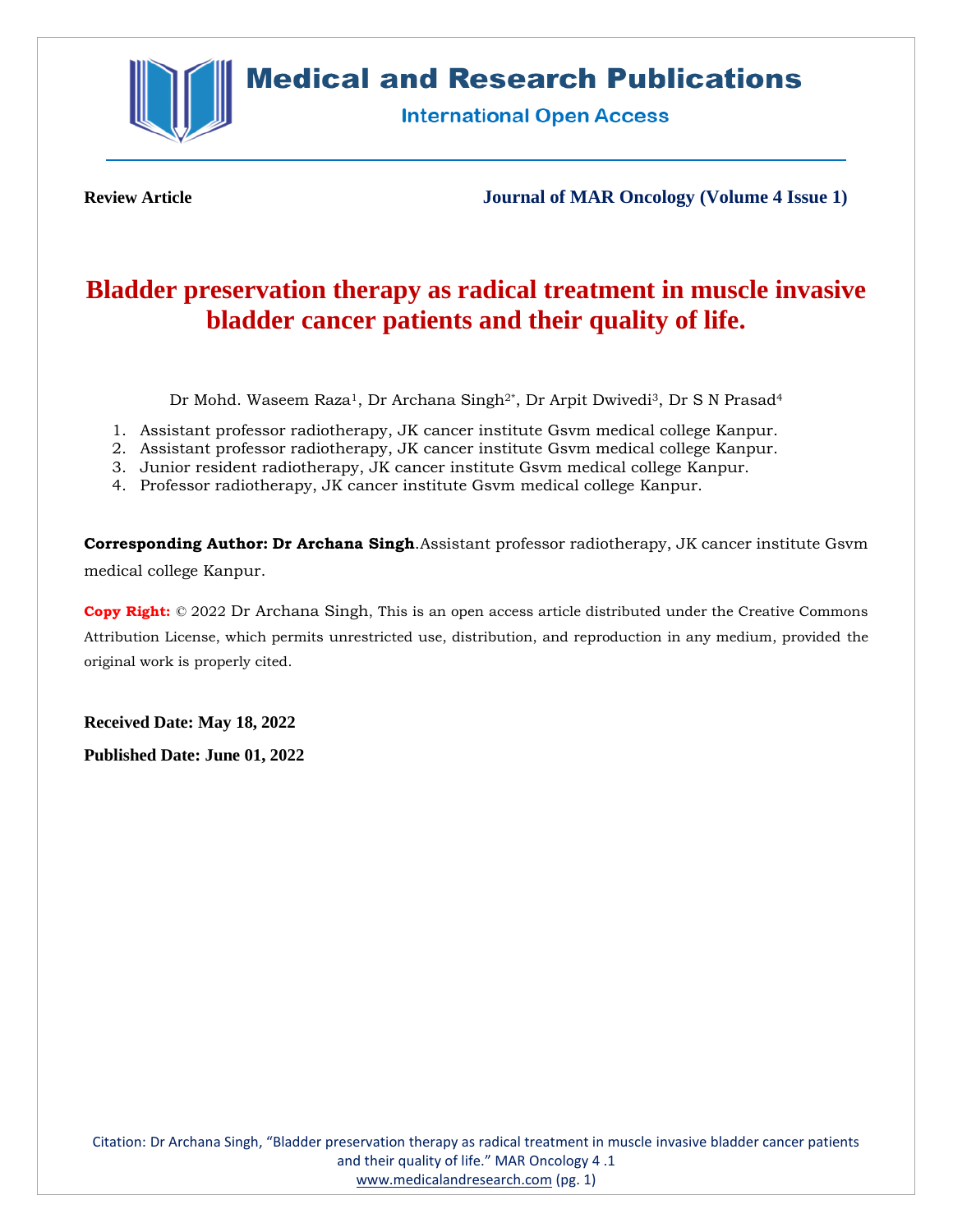# *Abstract*

*Medically operable muscle-invasive bladder cancer(MIBC) can be curatively managed by (a) selective trimodality therapy that can preserve the bladder, (b) partial cystectomy and lymph node dissection or(c) radical cystectomy and lymph node dissection.For surgical approaches there is vital role chemotherapy. In trimodality approach trans urethral resection of bladder tumor (TURBT) is followed by chemoradiation, a continuous course may be employed, or the course can be split, with a break to assess for response and allow for early salvage cystectomy. Although radical cystectomy and bladder-preserving selective trimodality therapy have not been compared in a randomized fashion they appear to have similar rates of cure in selected populations. Recently, different molecular biomarkers have come into picture which can help in customization treatment of bladder cancer patients. A personalized treatment plan and further refinements of bladder preservation protocols are expected to improve treatment outcomes.This review aims at bladder preservation approaches with curative intent and at the same time omitting patients from radical surgical approaches thereby preventing morbidity and improving Quality of Life (QOL) of patients.* 

*Keywords: Muscle invasive bladder cancer (MIBC); trimodality therapy; chemoradiation; biomarkers; quality of life*

#### **Introduction**

573,278 bladder cancer case are nearly estimated in the population as per GLOBOCAN2020 placing bladder cancer as the 10th most commonly diagnosed cancer in the world. Nearly 440,864 new cases of bladder cancer in men worldwide (4.4% of total new cases). Bladder cancer is the 6th most commonly diagnosed cancer in men worldwide **[**1**]** MIBC, (cT2-4aN0M0) accounts for approximately 25–30% of all bladder cancer cases, requiring aggressive management as compared to nonmuscle invasive cancer **[**2**]**, and radical cystectomy (RC) has been widely accepted as the standard treatment **[**3**]**.

Citation: Dr Archana Singh, "Bladder preservation therapy as radical treatment in muscle invasive bladder cancer patients and their quality of life." MAR Oncology 4 .1 [www.medicalandresearch.com](http://www.medicalandresearch.com/) (pg. 2)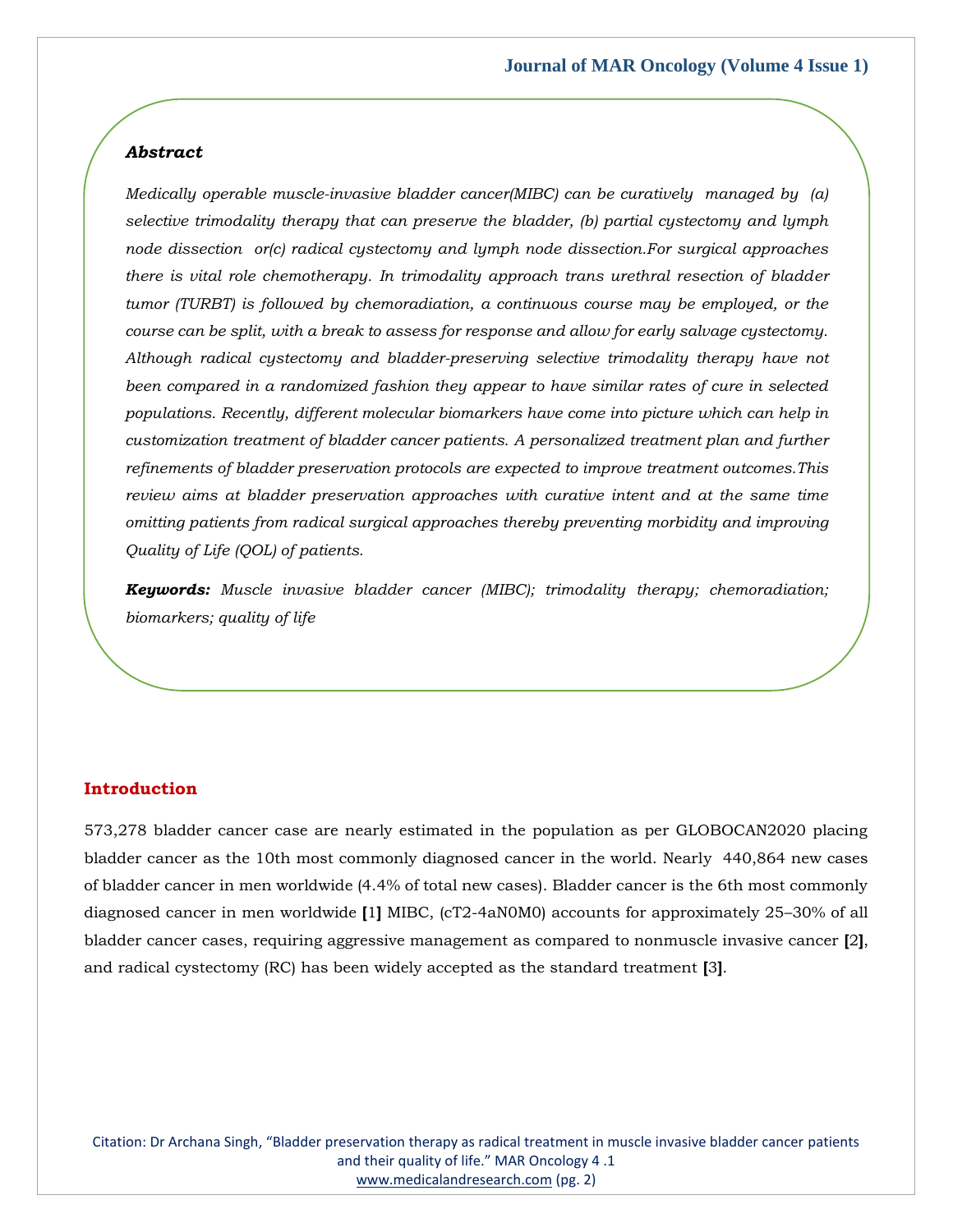#### **Radical cystectomy**

In this surgical procedure resection of the whole bladder alongwith perivisical fat, pelvic peritoneum and distal part of ureters is performed. In men, the prostate and seminal vesicles are also removed, wherein women, the anterior vaginal wall, uterus, fallopian tubes, and ovaries are also removed.**[**4**]** Pelvic lymph nodes dissection essentialy performed with removal of the obturator, internal iliac, external iliac, and distal common iliac nodes. Infection, wound dehiscence, ileus, obstruction deep vein thrombosis, late stricture of the ureteroenteric anastomosis, erectile/sexual dysfunction, even death is recorded as important complications associated with the procedure. **[**5-8**]**. About 71% to 74% of patients found to develop deranged renal function.**[**9**]** . With the surgical advancement in techniques reduced perioperative mortality has reduced from 2.5% to < 1% alongwith other complications but no change in rate of perioperative morbidity (27%-64%).**[**5-8**]** Complications like haemorrhage, deep vein thrombosis, pulmonary embolism, and infection approximates upto 64% and usually found in comorbid patients. Therefore, key for fruitful surgery lies in selecting patients beforehand.**[**10**]** Robotic surgery yield's no benefit in acute morbidity over open surgery.**[**11**]** Trimodality therapy is advantageous not only in regards of preserving bladder but also maintain bowel in almost 70%cases and sexual functions in 50%. **[**12**]**

### **Neoadjuvant chemotherapy followed by cystectomy**

Standard of care in MIBC when not opting for bladder preservation is neoadjuvant cisplatin-based chemotherapy followed by radical cystectomy and pelvic lymph node dissection. Table1 showing Combined therapy showed median survival of 77months vs 46 months in surgery arm in SWOG 8710 with 317 patients over 11years **[**13**]** .Also Significantly reduced residual disease in combined therapy group as compared to cystectomy group (38 percent vs. 15 percent, P<0.001). Increased overall survival from 30% to 36% in cystectomy vs combined therapy group over 10yrs follow up was recorded in Medical Research Council/European Organization for Research and Treatment of Cancer (MRC/EORTC) BA06 30894.**[**14**]** Meta-analysis performed including 11 randomized trials with approximately 3005 patients reported neoadjuvant platinum-based combination chemotherapy significantly improved OS, with an HR of 0.86 and a 5% 5-year OS difference.Also noted that single-agent platinum was associated with significantly worse outcomes than combination chemotherapy.**[**15**]**So cisplatin based combination chemotherapy is recommended.

Citation: Dr Archana Singh, "Bladder preservation therapy as radical treatment in muscle invasive bladder cancer patients and their quality of life." MAR Oncology 4 .1 [www.medicalandresearch.com](http://www.medicalandresearch.com/) (pg. 3)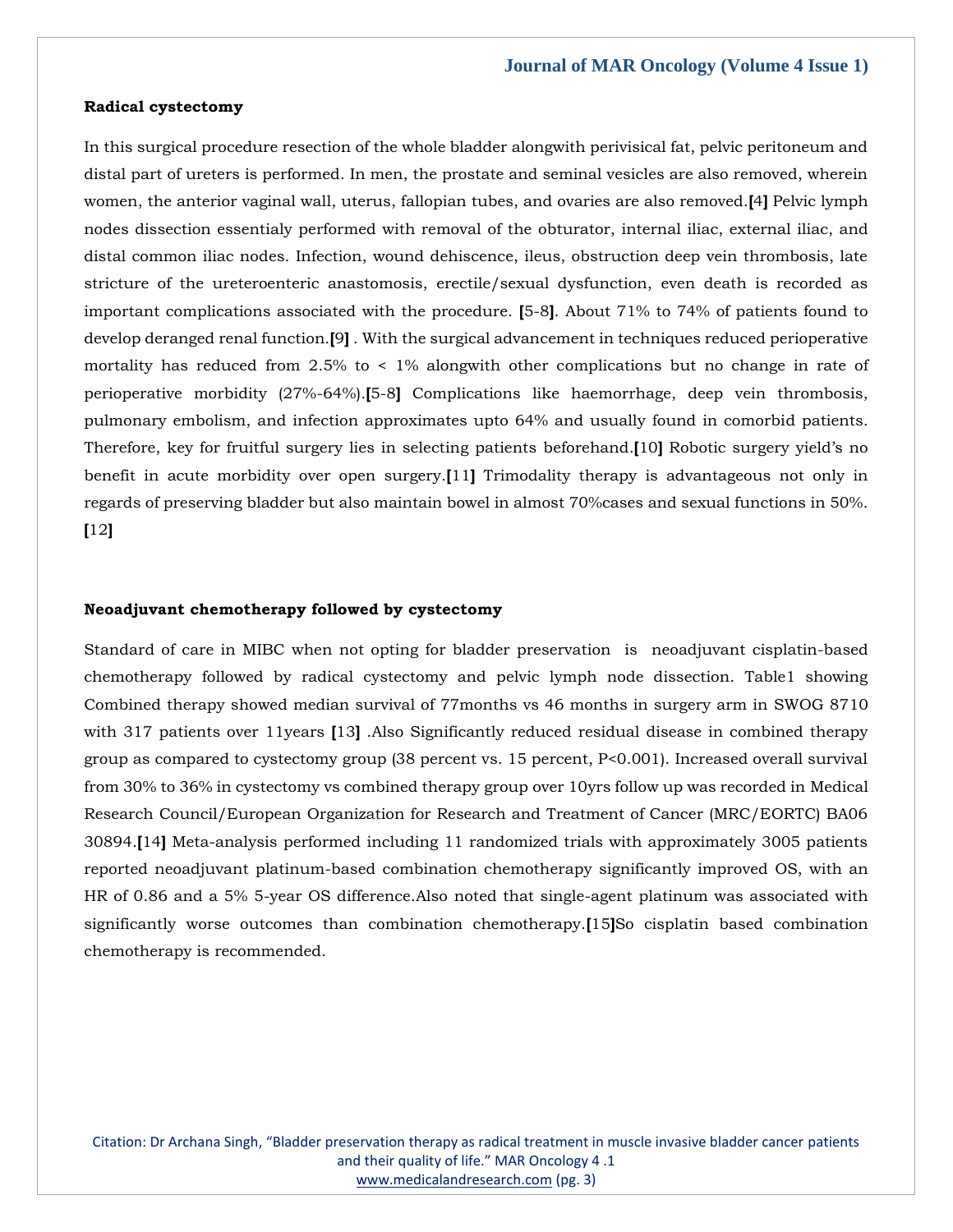| Neoadjuvant Chemotherapy Randomized Phase III Trials [13-18]<br>TABLE 1                                                                                                                                                                                                                      |          |                     |                      |                                    |           |  |  |
|----------------------------------------------------------------------------------------------------------------------------------------------------------------------------------------------------------------------------------------------------------------------------------------------|----------|---------------------|----------------------|------------------------------------|-----------|--|--|
|                                                                                                                                                                                                                                                                                              | Number   | Experiment          | Study                | Survival                           | Reference |  |  |
|                                                                                                                                                                                                                                                                                              | of       | Arm                 | Arm                  | Difference                         |           |  |  |
|                                                                                                                                                                                                                                                                                              | patients |                     |                      | benefit                            |           |  |  |
| Spain/CUETO,<br>1995                                                                                                                                                                                                                                                                         | 122      | Cis/Cyst            | <b>CYST</b>          | NO                                 | [16]      |  |  |
| NordicCystectomy<br>Trial 1, 1996                                                                                                                                                                                                                                                            | 325      | ADM-Cis-<br>RT/Cyst | RT/Cyst              | No, but 15%5-yrs<br>OS in T3 - T4a | $[15]$    |  |  |
| Abol-Enein et al<br>1997                                                                                                                                                                                                                                                                     | 194      | CarboMV/Cyst        | <b>CYST</b>          | Yes, 20% 5-y OS                    | $[18]$    |  |  |
| RTOG 89-03,1998                                                                                                                                                                                                                                                                              | 126      | MCV/Cis-RT          | CYST-RT              | N <sub>O</sub>                     | $[17]$    |  |  |
| SWOG 8710,2003                                                                                                                                                                                                                                                                               | 317      | MVAC/Cyst           | <b>CYST</b>          | Yes, $-5\%$ 10-y OS                | $[13]$    |  |  |
| EORTC/MRC<br>BA06 30894,2011                                                                                                                                                                                                                                                                 | 976      | MCV/RT or<br>Cyst   | RT or<br><b>CYST</b> | Yes, 6% 10-y OS                    | $[14]$    |  |  |
| ADM, doxocrubicin(Adriamycin); carboMV, carboplatin, methotrexate, vinblastine; Cis, Cisplatin;<br>Cystectomy; CUETO, Spanish Urological Club for Oncological Treatment ; EORTC, European<br>Orginisation for Research and treatment of cancer; 5 fu, 5- fluorouracil; MRC, Medical Research |          |                     |                      |                                    |           |  |  |

Council,MVAC, Methitrixate, Vinblastine, Doxorubicin and Cisplatin , MVEC, Methotrexate,Vinblastine , epriubicin, cisplatin; NCI, National Cancer Institute; OS , overall survival; RT , radiotherapy; RTOG, Radiation Therapy Oncology Group ; SWOG Southwestern Oncology Group

# **Cystectomy plus adjuvant chemotherapy**

The EORTC 30994 trial showed no difference in OS in patients of pT3,pT4 or N+M0 urothelial cancer randomized according to immediate vs deffereed chemotherapy post cystectomy.**[**19**]**In 2005 Metaanalysis showed 25% reduction of risk of death,9% survival benefit and 11% benefit in cisplatin based chemotherapy regimen on analysing adjuvant chemotherapy vs no chemotherapy post cystectomy. (Table 2)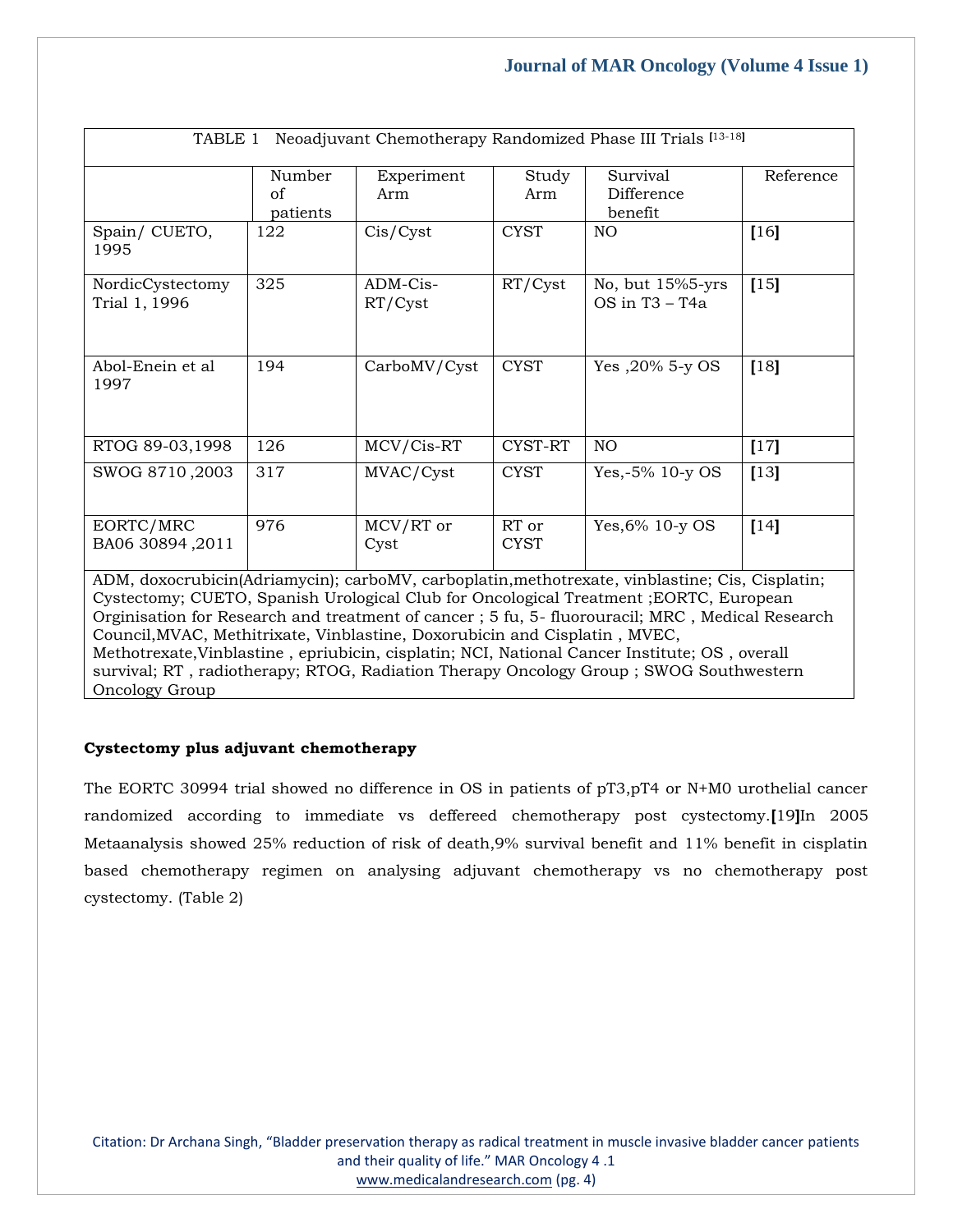| TABLE 2: Adjuvant Chemotherapy Randomized Trials<br>$[21-24]$                                                           |                          |                      |                            |                    |                                                  |            |  |
|-------------------------------------------------------------------------------------------------------------------------|--------------------------|----------------------|----------------------------|--------------------|--------------------------------------------------|------------|--|
|                                                                                                                         | Number<br>of<br>patients | <b>Stage</b>         | Experiment<br>Arm          | Study Arm          | Survival<br>difference                           | References |  |
| USC/Skinner<br>et al, 1991                                                                                              | 91                       | $pT3/T4$ NX          | $Cyst + CAP$<br>x4         | Cyst               | Yes, 24%<br>3yrs DFS<br>benefit for<br>CAP       | [21]       |  |
| Spain/SOGUG<br>99/01,2010                                                                                               | 142                      | pT3/T4 N+            | $Cyst$ +PGC<br>x4          | Cyst               | Yes, 29%<br>5yrs OS<br>benefit for<br><b>PGC</b> | [22]       |  |
| Italy/Cognetti<br>et al, 2012                                                                                           | 194                      | pT2G3-4<br>$NO-2$    | $Cyst + GC$<br>x4          | Cyst               | No                                               | $[23]$     |  |
| Egypt/Zaghloul<br>et al, 2019<br>adi RT Adjuvant radiatherany CAD cisplatin deverybicin evelophosphamide Cis cisplating | 153                      | $pT3b/T4$ or<br>$N+$ | $Cyst + GC$<br>x4 + adj RT | $Cyst + adj$<br>RT | No, 10% 2-<br>y OS<br>benefit for<br>GC          | $[24]$     |  |

adj RT, Adjuvant radiotherapy; CAP, cisplatin, doxorubicin, cyclophosphamide; Cis, cisplatin; CMV, cisplatin,methotrexate, vinblastine; Cyst, cystectomy; DFS, disease- free survival; GC, gemcitabine, cisplatin;MVAC, methotrexate, vinblastine, doxorubicin and cisplatin; OS, overall survival; PGC, paclitaxel ,gemcitabine , cisplatin

## **Cystectomy plus radiation**

Prior chemotherapy era or 1985 it was neoadjuvant radiotherapy was usual approach to treat bladder cancer,but with advent of effective chemotherapy drugs as well as complications associated with radiation and surgery leads to neoadjuvant chemotherapy to cystecomy as standard of care, and radiotherapy remain used as adjuvant in high risk cases or as salvage modality. **[**27-28**]**Locoregional recurrence usually found to be associated with Positive surgical margins, high T stage, and positive lymph nodes. **[**29,30**]** .Baumann et al, in an univariate analysis Detected 5yrs LRR free survival is more in cases with Positive margins, tumor  $\geq$  pT3, any lymph node positivity, dissected lymph nodes less than 10 in number,lymphovascular limited node dissection (< ten nodes resected), presence of ureterohydronephrosis or lymphovascular and, a mixed histology. But in the multivariate model , only the stage of the disease ( $\geq$  pT3) (HR =3.17; P<0.01) and a limited PLND ( $\leq$  ten nodes resected) (HR =2.37; P<0.01) were negative predictive factors. Also three subgroups of patients according to above-mentioned risk factors with 5yrs LRR 8% in <=pT2 cases,23% in <=pT3 >10 dissected lymph nodes,42%in >=pT3 and <10 lymph nodes dissected subsequently named as low to high risk group respectively (P<0.01)(5). For stage  $\leq$  pT2 patients, there is no indication for adjuvant radiotherapy. Finally, for patients with stage ≥ pT3 and positive margins, irradiation of common iliac, internal and external iliac, and obturator regions, of the cystectomy bed and of the pre-sacral region would encompass 79% and 91% of LRR sites (18)**[**30**]** Using these features, patients can be stratified with respect to locoregional failure as follows: low risk, unchanged (pT2 or lower); intermediate risk, at least pT3, at least 10 nodes removed, and

Citation: Dr Archana Singh, "Bladder preservation therapy as radical treatment in muscle invasive bladder cancer patients and their quality of life." MAR Oncology 4 .1 [www.medicalandresearch.com](http://www.medicalandresearch.com/) (pg. 5)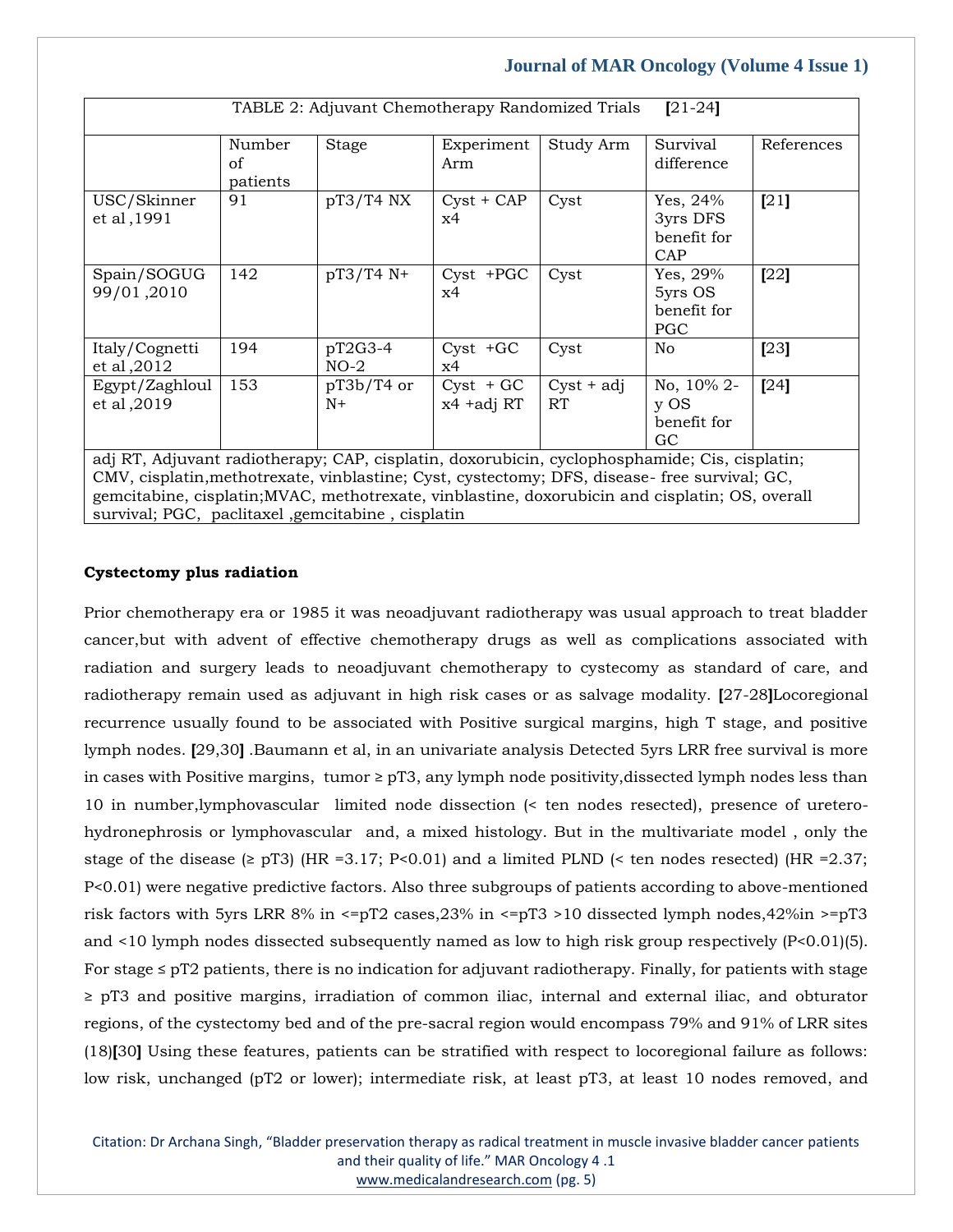negative margins; or high risk, at least pT3 and either positive margins or fewer than 10 nodes removed**[**31-32**]**.

## **Bladder-Preserving Selective Trimodality Therapy**

Radiotherapy was the only modality used prior to 2002 for bladder preservation.Duncan et al reported 46% of local tumor regression post radiotherapy assessed by cystoscopy alongwith 5 years survival of 40, 26 and 12 in stage T2, T3, T4 respectively in Edinburgh among 963patients between 1971 and 1982.**[**33**]**Preop EBRT Pelvis with cystectomy and iliac node dissection followed by iridium implantation was done in a study Mazeron et al from 1971 to1984 with 85patients recorded DFS 5years of 72% inT1 cases and 55% for T2 with 16% mortality.**[**34**]** The addition of interstitial brachytherapy to EBRT appeared to improve OS and bladder-intact survival in selected patients. Not surprisingly, bladderpreserving surgery alone—partial Cystectomy or TURBT monotherapy—yielded unacceptably high recurrence rates, even with the addition of chemotherapy or radiation, a common paradigm in the 1970s through early 1990s.

Selective trimodality therapy (Table 3) requires a maximal safe TURBT followed by definitive concurrent chemoradiation. While this is the definitive management approach with the highest cure rate for medically inoperable patients, selected operable patients are also candidates for bladder preservation, offering comparable OS to radical cystectomy.**[**35**]**Superficial recurrence is managed with TURBT and intravesical treatment,**[**36**]** while salvage cystectomy is reserved for invasive recurrence.**[**37**]**

### **Selection criteria for selective trimodality therapy in medically operable patients**

- 1. Clinical T2-3a bladder cancer
- 2. Unifocal disease
- 3. Less than 5 cm in maximum diameter
- 4. No extensive carcinoma in situ
- 5. Visibly complete TURBT
- 6. No ureteral obstruction
- 7. No hydronephrosis
- 8. Good bladder function

Citation: Dr Archana Singh, "Bladder preservation therapy as radical treatment in muscle invasive bladder cancer patients and their quality of life." MAR Oncology 4 .1 [www.medicalandresearch.com](http://www.medicalandresearch.com/) (pg. 6)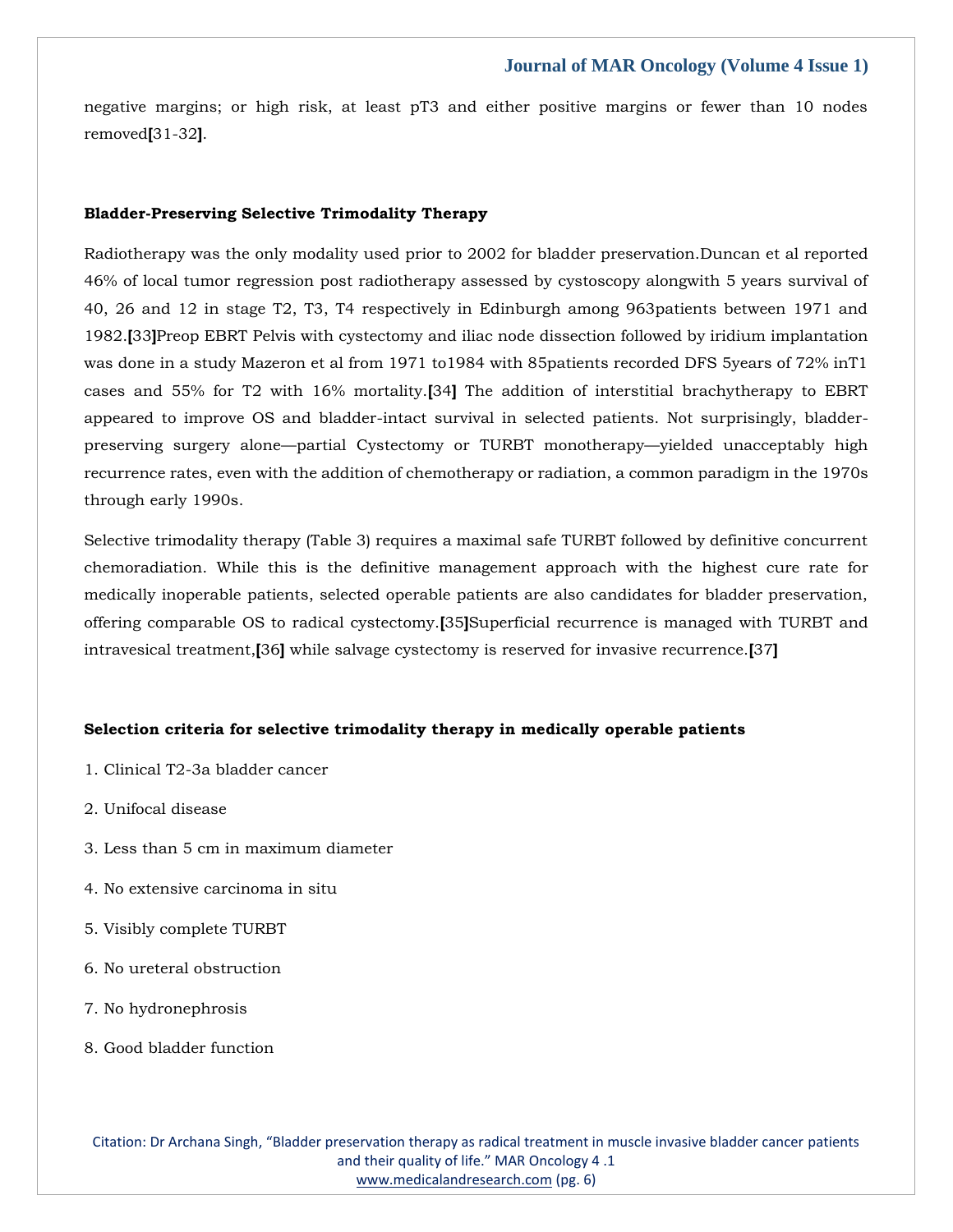Hydronephrosis can be present in 15–20% of patients with bladder cancer at diagnosis **[**38,39**]**. Hydronephrosis has been shown to be an independent prognostic factor for recurrence free survival even in surgical series **[**40**]**. Patients with hydronephrosis tend to have more advanced disease with higher risk of extra vesicular disease and pelvic nodal involvement. Therefore hydronephrosis is probably not a predictive factor for poor outcomes from definitive bladder radiotherapy but rather a prognostic factor for bladder cancer. The current standard of care for bladder preservation involves TURBT followed by concurrent chemoradiation. Patients are given either radical doses and post TURBT has found CR rates of 60% to 80%, with 5-year OS of 40% to 60%. Other way is split regimen where patient is assessed by cystoscopy after 40 Gy by cystoscopy and biopsy. Patients who achieve CR are continued for radical doses and those who achieve less than CR are planned for radical cystectomy. Following bladder preservation, non-muscle-invasive recurrence is managed with TURBT and intravesicular treatment, while patients with muscle-invasive recurrence undergo salvage cystectomy.

In a phase III trial RTOG 89-03, 123 patients of T2-T4a bladder cancer were randomized with or without 2 cycles of neoadjuvant chemotherapy with methotrexate, cisplatin, and vinblastine (MCV) followed by concurrent chemoradiation with 39.6Gy and inj cisplatin 100mg/m2.**[**41**]**. Cytology or biopsy proven CR patients, received a boost to 64.8 Gy with 1 cycle of cisplatin, whereas cystectomy was performed for patients with less than a CR. The CR rate was 60%. At 5-year follow-up, 5-year OS was 48% versus 49%, bladder-functioning survival was 36% versus 40%, and DM rates were 33% versus 39%, all not statistically significant. Another key study was the British BC2001 multicenter Phase III trial.**[**42**]** Patients with T2-T4a bladder cancer were randomized to definitive radiotherapy alone versus with concurrent 500 mg/m2 5-FU on days 1 to 5 and 16 to 20, and 12 mg/m2 MMC on day 1. Centers prospectively elected to give 55 Gy in 20 fractions or 64 Gy in 32 fractions. At 70-month follow-up, 2 year locoregional disease-free survival was 54% for radiotherapy alone versus 67% for chemoradiotherapy, with a statistically significant unadjusted hazard ratio of 0.68. Even after adjusting for neoadjuvant chemotherapy (as well as age, performance status, stage, grade, and radiation dose), the benefit of concurrent chemoradiotherapy remained significant (HR, 0.66; 95% CI, 0.46–0.95). Locoregional DFS was likewise unaffected by neoadjuvant chemotherapy. There was a trend toward 2 year bladder preservation, with salvage cystectomy rates of 11% versus 17%. OS at 5 years was 35% versus 48% and DM rates were 11% versus 9%. Neoadjuvant chemotherapy was quite toxic, particularly with regard to sepsis and neutropenia, leading to early closure of this trial. **[**41**]**Ultimately, the authors concluded that there was no advantage to neoadjuvant MCV. However, subsequent work suggests that neoadjuvant chemotherapy may confer some benefit.**[**43**]**

In a pooled analysis of 468 largely T2-T3 patients enrolled in RTOG 88-02, 89-03, 95-06, 97-06, 99-06, and 02-33 trials, 5- and 10-year muscle invasive local failure rates were 13% and 14%, non-muscleinvasive local failure 31% and 36%, and distant failure 31% and 35%. OS rates were 57% and 36%, comparable to radical cystectomy **[**44**]**. Notably, 5- and 10-year disease-specific survival rates were 71%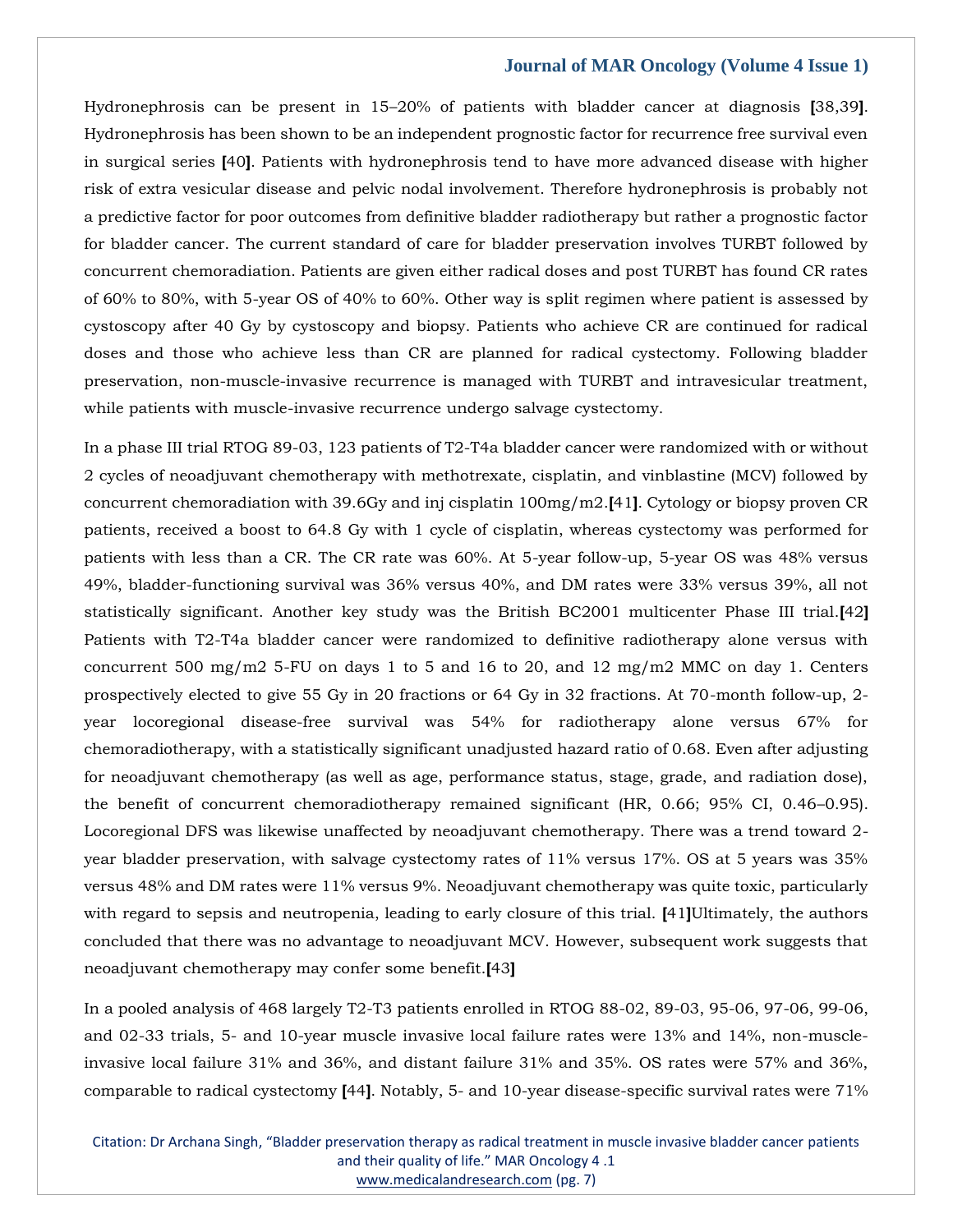and 65%, illustrating the competing risk of medical comorbidities in the bladder-preservation patient population.**[**45**]**For medically inoperable patients, management options include:

(a) chemoradiation-based trimodality therapy;

(b) TURBT followed by radiotherapy, with or without concurrent chemotherapy

(c) TURBT alone.

When radiation is used for medically inoperable patients, radiation should not be delivered in a splitcourse fashion, as cystectomy for subcomplete response is not an option for these patients.Definitive chemoradiation offers elderly patients a safer curative option.**[**46**]**

| TABLE 3. Trimodality Chemoradiation- Based Selective Bladder Preservation Cooperative<br>Group Trials and Cystectomy Series. [41,45,47-51] |                            |                                          |         |                                       |           |  |
|--------------------------------------------------------------------------------------------------------------------------------------------|----------------------------|------------------------------------------|---------|---------------------------------------|-----------|--|
|                                                                                                                                            | Number<br>of  <br>patients | Treatment<br>After<br>TURBT              | 5yrs OS | bladder<br>5yrs<br>intact<br>survival | Reference |  |
| RTOG 85-12,<br>1993                                                                                                                        | 42                         | Cis-EBRT                                 | 82      | 42                                    | $[47]$    |  |
| RTOG 88-02,<br>1996                                                                                                                        | 91                         | MCV/Cis-<br><b>EBRT</b>                  | (4y)51  | 4y 44                                 | [47]      |  |
| RTOG 89-03,<br>1998                                                                                                                        | 123                        | $+MCV/Cis-$<br><b>EBRT</b>               | 49      | 38                                    | [41]      |  |
| Erlangen<br>,2002                                                                                                                          | 415                        | EBRT and Cis<br>or Carbo or<br>Cis- 5 FU | 51      | 42                                    | $[48]$    |  |
| RTOG 99-06<br>,2009                                                                                                                        | 80                         | Paclitaxel-<br><b>BID EBRT</b>           | 56      | 47                                    | $[49]$    |  |
| BC 2001<br>,2012                                                                                                                           | 182                        | 5 Fu/MMC-<br><b>EBRT</b>                 | 48      |                                       | [50]      |  |
| MGH, 2012                                                                                                                                  | 348                        | $+MCV/Cis-$<br><b>EBRT</b>               | 52      | 46                                    | [51]      |  |
| RTOG(pooled)<br>,2014                                                                                                                      | 468                        | $cT2-T4a$                                | 57      | 36                                    | [45]      |  |
| BC 2001<br>,2012                                                                                                                           | 182                        | $cT2-T4a$                                | 48      |                                       | [50]      |  |

BC, Bladder Cancer; Chemo, Chemotherapy; CIs, Cisplatin; EBRT, External Beam Radiotherapy; 5 fu, 5- fluorouracil;MGH,Massachusetts General Hospital MCV,methotrexate ,cisplatin, vinblastine; MMC, Mitoycin-C; MSKCC, Memorial Sloan Kettering Cancer Center; OS , Overall Survival; RT, Radiotherapy; RTOG, Radiation Therapy Oncology Group; SWOG, Southwestern Oncology Group;TURBT, Transurethral Research of Bladder Tumor

Citation: Dr Archana Singh, "Bladder preservation therapy as radical treatment in muscle invasive bladder cancer patients and their quality of life." MAR Oncology 4 .1 [www.medicalandresearch.com](http://www.medicalandresearch.com/) (pg. 8)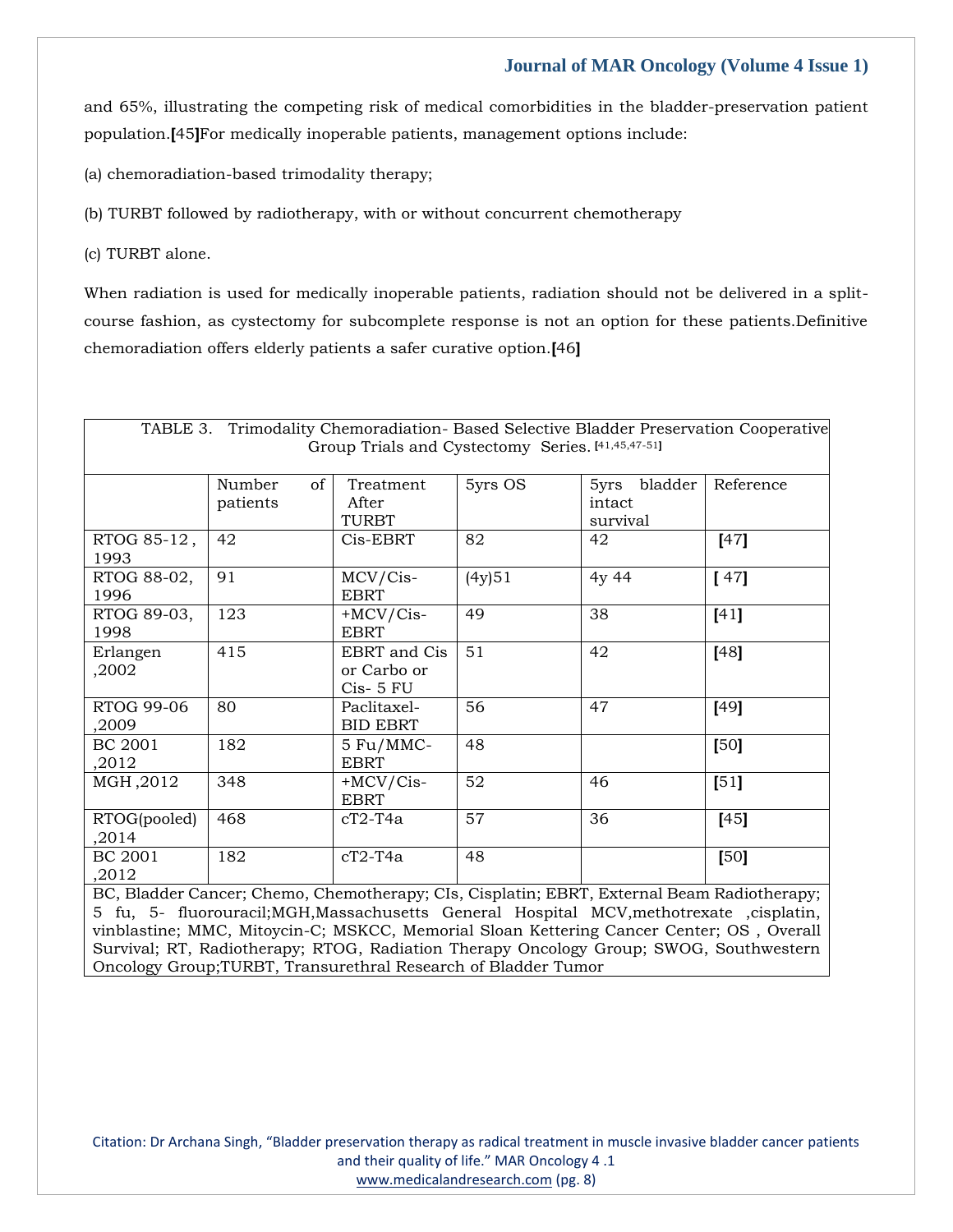#### **Quality of Life**

Quality of life differs among patients undergoing cystectomy **[**52,53**]**versus radiation-based bladder preservation **[**54,55**]**and the two modalities have been compared using cross-sectional questionnaires. **[**56,57**]** As outlined later, radical cystectomy is a major surgery, one that carries major consequences related to urinary, sexual, and bowel function. In contrast to patients' concerns prior to surgery, cystectomy (and its associated creation of a stoma) does not appear to impact social life and recreation, although it may impact patient-reported sexual activity and overall physical condition.**[**55**]**It would stand to reason that continent diversion would improve quality of life, but it is unclear whether this is actually the case.**[**58**]**

Long term results of bladder function and quality of life in patients who received bladder preservation after 6.3 years of follow up showed 75% of patients maintained normal bladder function and 59% maintained satisfactory sexual function **[**58**]**. In a case control study which reported quality of life, 74% of the patients in the radiotherapy group had little or no distress from urinary symptoms **[**54**]**. In another cross-sectional multi-institutional study of 173 patients which compared long-term QOL in MIBC patients treated with bladder preservation and radical cystectomy, bladder preservation was associated with better general quality of life and bowel function compared to cystectomy while urinary quality of life was equivalent between the groups **[**49,59**]**. It is rare that palliative cystectomy is required for symptoms related to bladder preservation, with reported rates of 0% to 2% **[**48**]**with or without perioperative chemotherapy.

#### **Radiotherapy**

Radiotherapy plays vital role in preserving bladder in MIBC sustaining similar DFS & OS as of Surgery. But uncertainties still exists regarding radiotherapy like whether to irradiate whole bladder or partial bladder, elective pelvic lymph node irradiation in node negative cases ,CT simulation should be done full bladder or empty bladder, which advanced technique should be beneficial. So here are some conclusions.

#### **Whole bladder or Partial bladder?**

There was no toxicity improvement found on treating partial bladder as compared to full bladder hence whole bladder should be considered target volume **[**60**]**.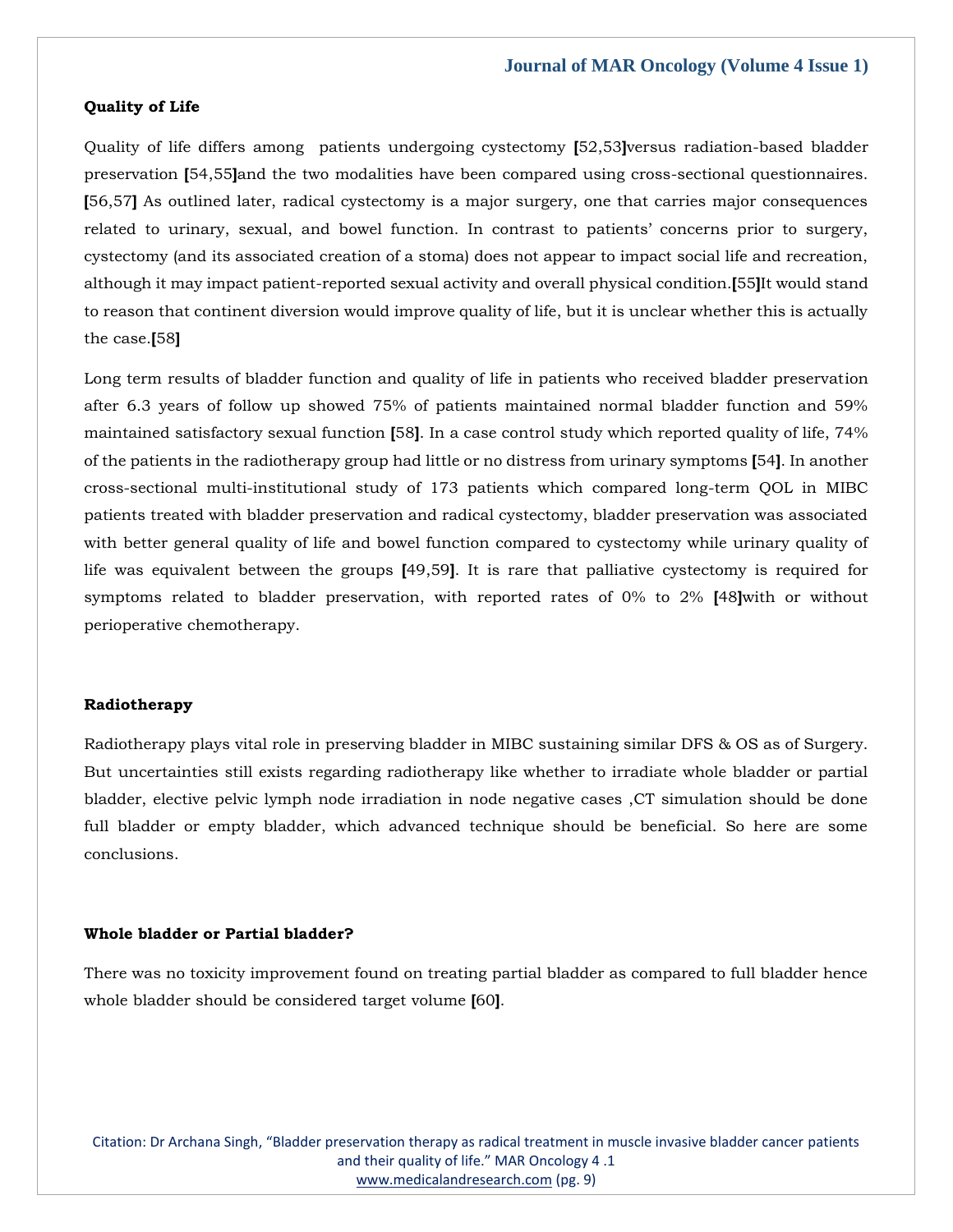#### **Elective Pelvic LN irradiation in node negative cases ?**

Pelvic Lymph node Positivity ranges from 20% to 60% in MIBC underwent cystectomy **[**61**]** .which makes elective pelvic nodal irradiation mandatory however Leissner et al reported recurrence rates as low as of 4 to 14% in radiotherapy cases without prophylactic PLN irradiation **[**62**]**. Significant incidental doses received by concerned nodes found to be the rationale behind decrease recurrence rates **[**63**]**. Therefore pelvic LN irradiation is not recommended in node negative cases.

#### **2D/ 3DCRT/IGRT/IMRT?**

Usually higher technologies recommended to improve tissue toxicity profile with similary efficacy,but during bladder preservation therapy using 3DCRT technique over IMRT, IGRT can be chosen as incidental doses to pelvic lymph nodes can decrease in view of reduced margins to CTV.**[**64**]**

#### **Simulation full or empty bladder?**

Bladder motion found to be real issue to be addressed during simulation. Bladder volume of 320ml to 450ml leading to decrease of bladder motion drastically.so when treating whole bladder,CT simulation should be done in full bladder **[**65**]**. Apropriate full bladder can be achieved by drinking 500ml of water after emptying bladder, 45min prior to CT simulation**[**63**]**. Empty bladder CT simulation is required for boost phase planning.

#### **Target Volumes?**

GTV,CTV(whole Bladder ),PTV (CTV+1.5cm with extavesical extension of tumor +2cm ), in case of bladder neck tumors Prostatic urethra+1.5cm in & female urethra+1cm contouring should be done,OAR should be rectum ,bowel and bilateral femur head.

#### **Dose and fractionation?**

Conventional fractional and Hypofractionation found to have similar in DFS,OS as well as toxicity. So Hypofractionation should be used as standard of care**[**66**]**.Most commonly used fractionation is Conventional fractionation to total dose ranges 60 to 64Gy.Split course radiotherapy showed no advantage over above two along with risk of tumor regrowth.**[**67**]**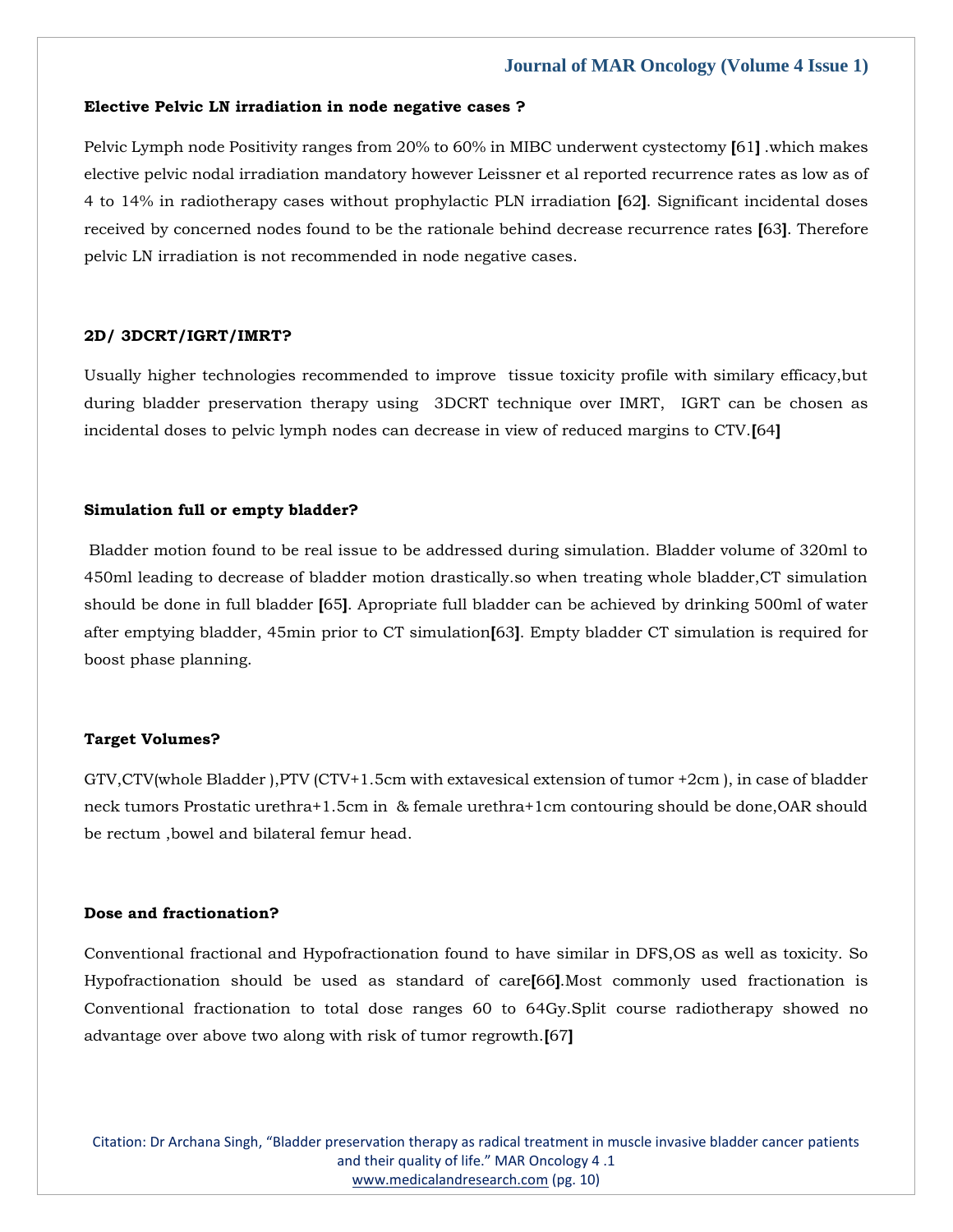## **Conclusion**

In case of MIBC,bladder preservation can be achieved in medically operable as well as inoperable cases by carefully selecting patient for various modalities of treatment to further improve to survival benefit as well as quality of life.

# **References:**

1.GLOBOCAN2020 https://worldbladdercancer.org/news\_events/globocan-2020-bladder-cancer-10th-most-commonly-diagnosed-worldwide/)

2. VanderWalde NA, Chi MT, Hurria A, et al. Treatment of muscle invasive bladder cancer in the elderly: navigating the trade-offs of risk and benefit. World J Urol 2016;34:3-11.

3.Muscle-invasive and Metastatic Bladder Cancer. Available online: https://uroweb.org/guideline/bladder-cancer-muscle-invasive-and-metastatic.

4. Dhar NB, et al. Outcome after radical cystectomy with limited or extended pelvic lymph node dissection. J Urol. 2008;179(3):873–878, discussion 878.

5. Frazier HA, Robertson JE, Paulson DF. Complications of radical cystectomy and urinary diversion: a retrospective review of 675 cases in 2 decades. J Urol. 1992;148(5):1401–1405.

6. Chang SS, et al. Analysis of early complications after radical cystectomy: results of a collaborative care pathway. J Urol. 2002;167(5):2012–2016.

7. Donat SM, et al. Potential impact of postoperative early complications on the timing of adjuvant chemotherapy in patients undergoing radical cystectomy: a high-volume tertiary cancer center experience. Eur Urol. 2009;55(1):177–185.

8. Novotny V, et al. Perioperative complications of radical cystectomy in a contemporary series. Eur Urol. 2007;51(2):397–401, discussion 401–402.

9. Eisenberg MS, et al. Long-term renal function outcomes after radical cystectomy. J Urol. 2014;191(3):619–625.

10. Chappidi MR, et al. Frailty as a marker of adverse outcomes in patients with bladder cancer undergoing radical cystectomy. Urol Oncol. 2016;34(6):256, e1–e6.

11. Bochner BH, et al. Comparing open radical cystectomy and robotassisted laparoscopic radical cystectomy: a randomized clinical trial. Eur Urol. 2015;67(6):1042–1050

Citation: Dr Archana Singh, "Bladder preservation therapy as radical treatment in muscle invasive bladder cancer patients and their quality of life." MAR Oncology 4 .1 [www.medicalandresearch.com](http://www.medicalandresearch.com/) (pg. 11)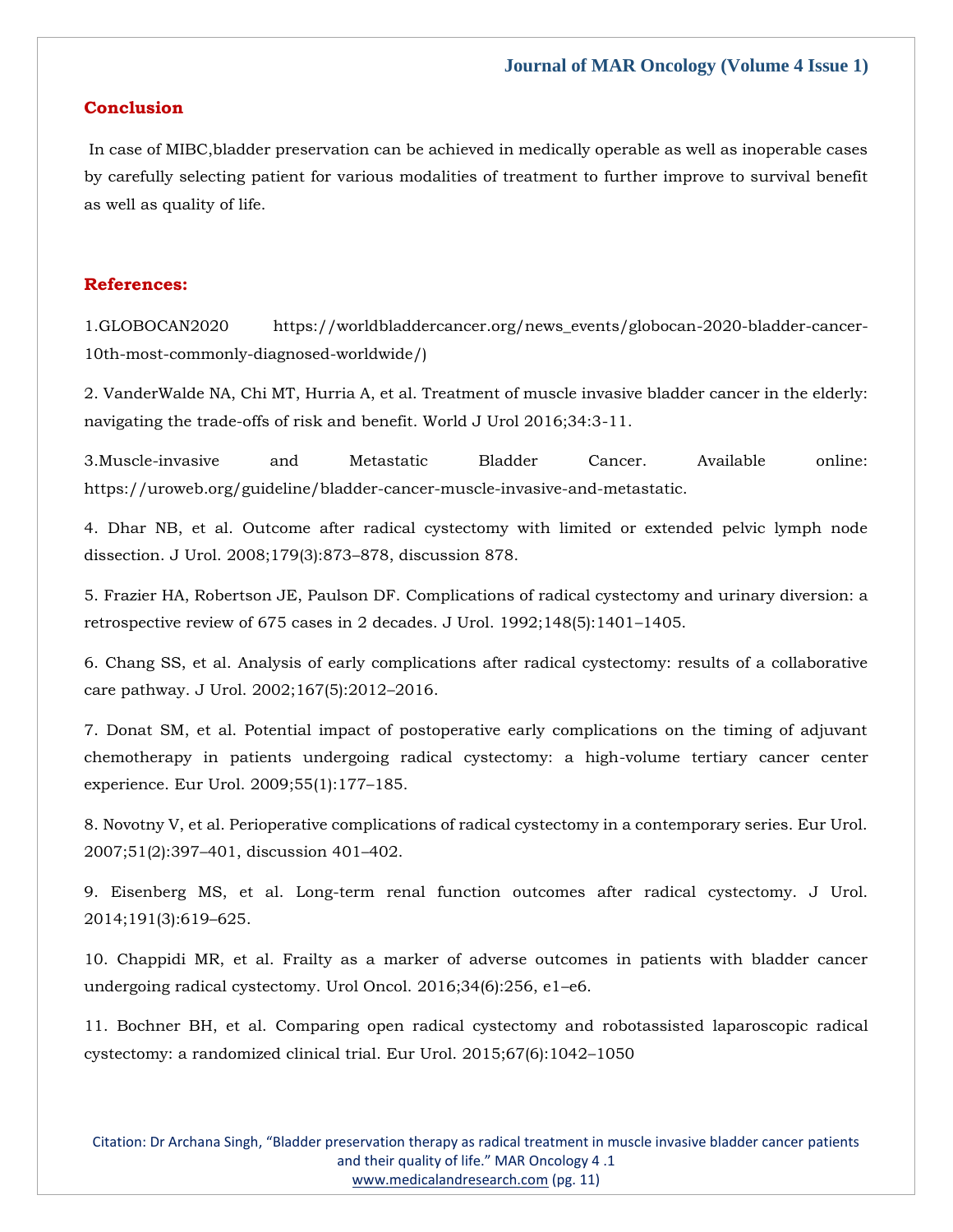12. Zietman AL, et al. Organ conservation in invasive bladder cancer by transurethral resection, chemotherapy and radiation: results of a urodynamic and quality of life study on long-term survivors. J Urol. 2003;170(5):1772–1776.

13. Grossman HB, et al. Neoadjuvant chemotherapy plus cystectomy compared with cystectomy alone for locally advanced bladder cancer. N Engl J Med. 2003;349(9):859–866

14. International Collaboration of Trialists. International phase III trial assessing neoadjuvant cisplatin, methotrexate, and vinblastine chemotherapy for muscle-invasive bladder cancer: long-term results of the BA06 30894 trial. J Clin Oncol. 2011;29(16):2171.

15. Malmstrom P, Rintala E, Wahlqvist R. Five-year follow-up of a prospective trial of radical cystectomy and neoadjuvant chemotherapy: nordic cystectomy trial I. J Urol. 1996;155:1903–1906.

16. Martinez-Pineiro JA, et al. Neoadjuvant cisplatin chemotherapy before radical cystectomy in invasive transitional cell carcinoma of the bladder: a prospective randomized phase III study. J Urol. 1995;153(3 Pt 2):964–973.

17. Shipley WU, et al. Phase III trial of neoadjuvant chemotherapy in patients with invasive bladder cancer treated with selective bladder preservation by combined radiation therapy and chemotherapy: initial results of Radiation Therapy Oncology Group 89-03. J Clin Oncol. 1998;16(11):3576–3583.

18. Abol-Enein, El-mekresh M, El-baz M, Ghoneim MA. Neo adjuvant chemotherapy in treatment of invasive transitional bladder cancer a controlled prospective randomized study. Br J Urol. 1997;80(suppl 2):49.

19. Sternberg CN, et al. Immediate versus deferred chemotherapy after radical cystectomy in patients with pT3-pT4 or N+ M0 urothelial carcinoma of the bladder (EORTC 30994): an intergroup, open-label, randomised phase 3 trial. Lancet Oncol. 2015;16(1):76–86.

20. Advanced Bladder Cancer Meta-analysis Collaboration. Adjuvant chemotherapy in invasive bladder cancer: a systematic review and meta-analysis of individual patient data Advanced Bladder Cancer (ABC) Meta-analysis Collaboration. Eur Urol. 2005;48(2):189–199, discussion 199–201.

21. Skinner DG, et al. The role of adjuvant chemotherapy following cystectomy for invasive bladder cancer: a prospective comparative trial. J Urol. 1991;145(3):459–464, discussion 464–467

22. Paz-Ares L, et al. Randomized phase III trial comparing adjuvant paclitaxel/gemcitabine/cisplatin (PGC) to observation in patients with resected invasive bladder cancer: results of the Spanish Oncology Genitourinary Group (SOGUG) 99/01 study. J Clin Oncol. 2010;28(18\_suppl):LBA4518-LBA4518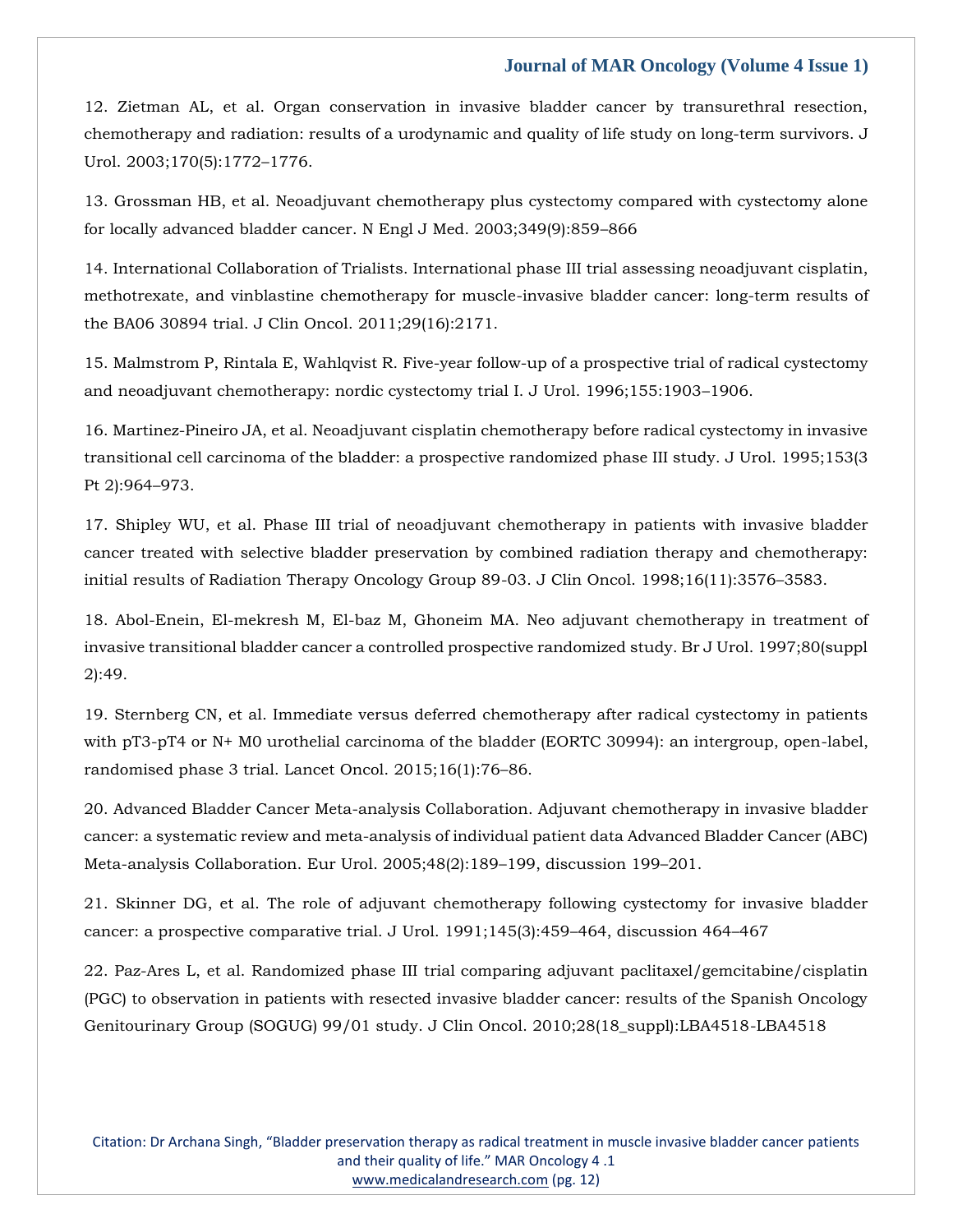23. Cognetti F, et al. Adjuvant chemotherapy with cisplatin and gemcitabine versus chemotherapy at relapse in patients with muscle-invasive bladder cancer submitted to radical cystectomy: an Italian, multicenter, randomized phase III trial. Ann Oncol. 2012;23(3):695–700.

24. Zaghloul MS, Christodouleas JP, Hwang WT, et al. Randomized phase III trial of adjuvant sequential chemotherapy plus radiotherapy versus adjuvant radiotherapy alone for locally advanced bladder cancer after radical cystectomy: Urothelial carcinoma subgroup analysis. in American Society for Clinical Oncology Genitourinary Cancers Symposium. 2019. San Francisco, CA.

25. Sell A, et al. Treatment of advanced bladder cancer category T2 T3 and T4a. A randomized multicenter study of preoperative irradiation and cystectomy versus radical irradiation and early salvage cystectomy for residual tumor. DAVECA protocol 8201. Danish Vesical Cancer Group. Scand J Urol Nephrol Suppl. 1991;138:193–201.

26. Whitmore WF Jr, et al. Radical cystectomy with or without prior irradiation in the treatment of bladder cancer. J Urol. 1977;118(1 Pt 2):184–187.

27. Cole CJ, et al. Local control of muscle-invasive bladder cancer: preoperative radiotherapy and cystectomy versus cystectomy alone. Int J Radiat Oncol Biol Phys. 1995;32(2):331–340.

28. Reisinger SA, Mohiuddin M, Mulholland SG. Combined pre- and postoperative adjuvant radiation therapy for bladder cancer–a ten year experience. Int J Radiat Oncol Biol Phys. 1992;24(3):463–468.

29. Christodouleas JP, Hwang WT, Baumann BC. Adjuvant radiation for locally advanced bladder cancer? A question worth asking. Int J Radiat Oncol Biol Phys. 2016;94(5):1040–1042.

30. James ND, Hussain SA, Hall E, Jenkins P, Tremlett J, Rawlings C, Crundwell M,Sizer B, Sreenivasan T, Hendron C, Lewis R, Waters R, Huddart RA. BC2001 Investigators. Radiotherapy with or without chemotherapy in muscle-invasive bladder cancer. N Engl J Med 2012;366(16):1477-88.

31. Christodouleas JP, et al. Optimizing bladder cancer locoregional failure risk stratification after radical cystectomy using SWOG 8710. Cancer. 2014;120(8):1272–1280

32. Baumann BC, et al. Validating a local failure risk stratification for use in prospective studies of adjuvant radiation therapy for bladder cancer. Int J Radiat Oncol Biol Phys. 2016;95(2):703–706. 236, 258-73

33. Duncan W, Quilty PM. The results of a series of 963 patients with transitional cell carcinoma of the urinary bladder primarily treated by radical megavoltage X-ray therapy. Radiother Oncol. 1986;7(4):299– 310.

34. Mazeron JJ, et al. Conservative treatment of bladder carcinoma by partial cystectomy and interstitial iridium 192. Int J Radiat Oncol Biol Phys. 1988;15(6):1323–1330.

Citation: Dr Archana Singh, "Bladder preservation therapy as radical treatment in muscle invasive bladder cancer patients and their quality of life." MAR Oncology 4 .1 [www.medicalandresearch.com](http://www.medicalandresearch.com/) (pg. 13)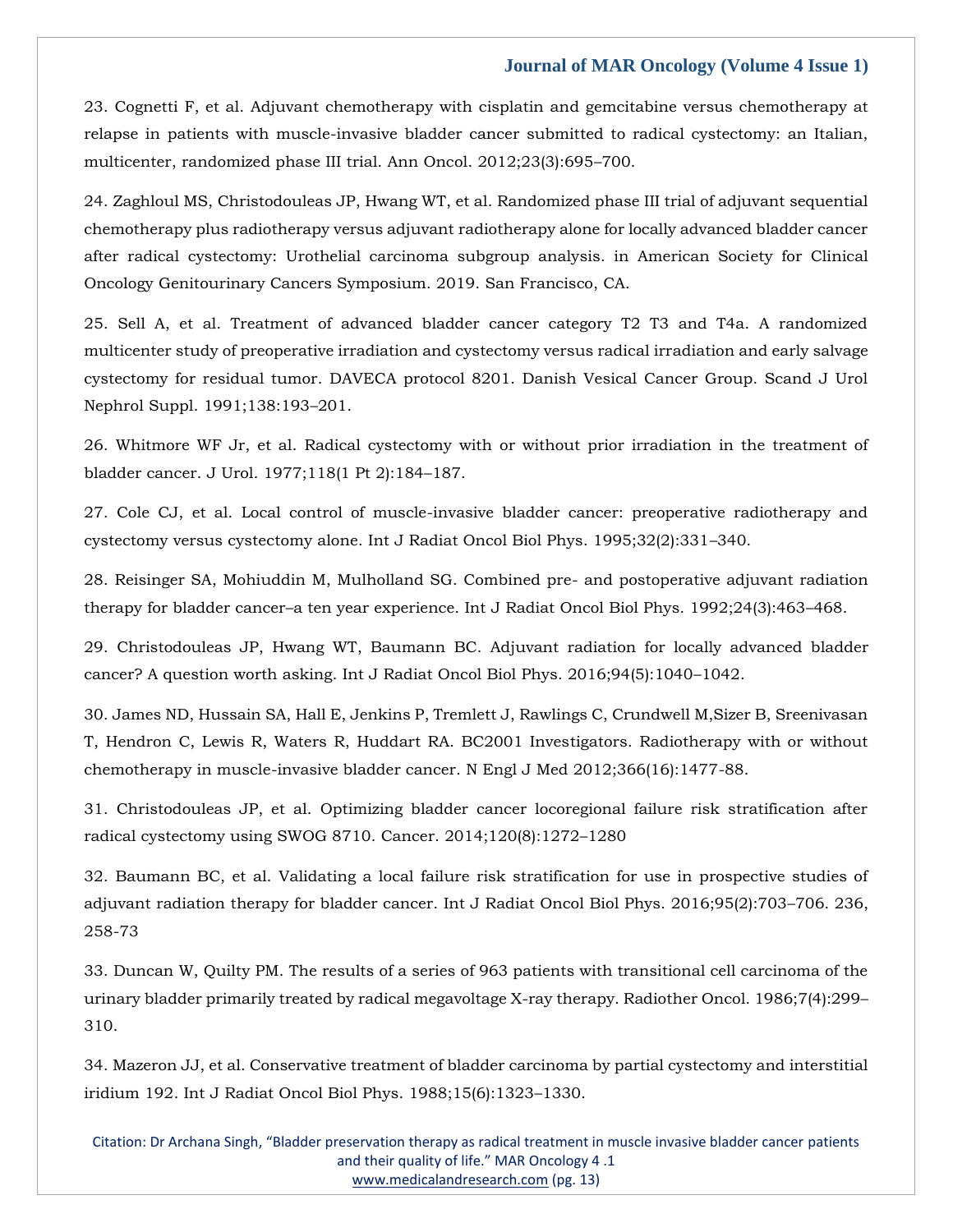35. Mak RH, et al. Long-term outcomes in patients with muscle-invasive bladder cancer after selective bladder-preserving combined-modality therapy: a pooled analysis of Radiation Therapy Oncology Group

36. Zietman AL, et al. Selective bladder conservation using transurethral resection, chemotherapy, and radiation: management and consequences of Ta, T1, and Tis recurrence within the retained bladder. Urology. 2001;58(3):380–385.

37. Efstathiou JA, et al. Long-term outcomes of selective bladder preservation by combined-modality therapy for invasive bladder cancer:the MGH experience. Eur Urol. 2012;61(4):705–711.

38. Bartsch GC, Kuefer R, Gschwend JE, de Petriconi R, Hautmann RE, Volkmer BG. Hydronephrosis as a prognostic marker in bladder cancer in a cystectomy-only series. Eur Urol 2007;51(3):690-7; discussion 697-8. Epub 2006 Jul 28.

39. Haleblian GE, Skinner EC, Dickinson MG, Lieskovsky G, Boyd SD, Skinner DG. Hydronephrosis as a prognostic indicator in bladder cancer patients. J Urol 1998;160(6 Pt 1):2011-4.

40. Bartsch GC, Kuefer R, Gschwend JE, de Petriconi R, Hautmann RE, Volkmer BG. Hydronephrosis as a prognostic marker in bladder cancer in a cystectomy-only series. Eur Urol 2007;51(3):690-7; discussion 697-8. Epub 2006 Jul 28.

41. Shipley WU, et al. Phase III trial of neoadjuvant chemotherapy in patients with invasive bladder cancer treated with selective bladder preservation by combined radiation therapy and chemotherapy: initial results of Radiation Therapy Oncology Group 89-03. J Clin Oncol. 1998;16(11):3576–3583.

42. James ND, et al. Radiotherapy with or without chemotherapy in muscle-invasive bladder cancer. N Engl J Med. 2012;366(16):1477–1488.

43. Mirza A, Choudhury A. Bladder preservation for muscle invasive bladder cancer. Bladder Cancer. 2016;2(2):151–163

44. Stein JP, et al. Radical cystectomy in the treatment of invasive bladder cancer: long-term results in 1,054 patients. J Clin Oncol. 2001;19(3):666–675.

45. Mak RH, et al. Long-term outcomes in patients with muscle-invasive bladder cancer after selective bladder-preserving combined-modality therapy: a pooled analysis of Radiation Therapy Oncology Group protocols 8802, 8903, 9506, 9706, 9906, and 0233. J Clin Oncol. 2014;32(34):3801–3809.

46. Gray PJ, et al. Use of potentially curative therapies for muscle-invasive bladder cancer in the United States: results from the National Cancer Data Base. Eur Urol. 2013;63(5):823–829

47. Tester W, et al. Neoadjuvant combined modality program with selective organ preservation for invasive bladder cancer: results of Radiation Therapy Oncology Group phase II trial 8802. J Clin Oncol. 1996;14(1):119–126.

Citation: Dr Archana Singh, "Bladder preservation therapy as radical treatment in muscle invasive bladder cancer patients and their quality of life." MAR Oncology 4 .1 [www.medicalandresearch.com](http://www.medicalandresearch.com/) (pg. 14)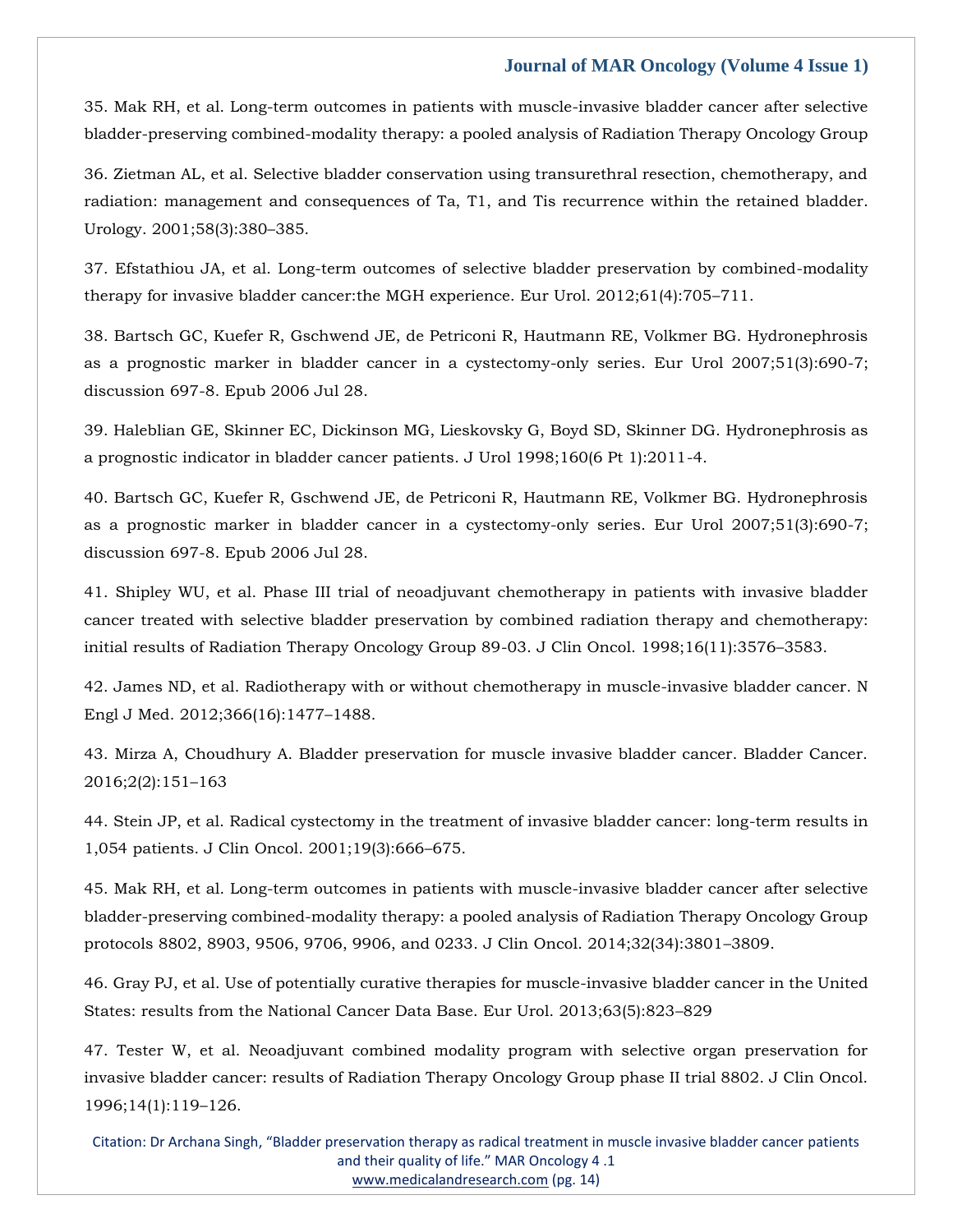48. Rodel C, et al. Combined-modality treatment and selective organ preservation in invasive bladder cancer: long-term results. J Clin Oncol. 2002;20(14):3061–3071.

49. Kaufman DS, et al. Phase I-II RTOG study (99-06) of patients with muscle-invasive bladder cancer undergoing transurethral surgery, paclitaxel, cisplatin, and twice-daily radiotherapy followed by selective bladder preservation or radical cystectomy and adjuvant chemotherapy. Urology. 2009;73(4):833–837.

50. Huddart RA, et al. Randomized noninferiority trial of reduced high-dose volume versus standard volume radiation therapy for muscle-invasive bladder cancer: results of the BC2001 trial (CRUK/01/004). Int J Radiat Oncol Biol Phys. 2013;87(2):261–269.

51. Efstathiou JA, et al. Long-term outcomes of selective bladder preservation by combined-modality therapy for invasive bladder cancer: the MGH experience. Eur Urol. 2012;61(4):705–711.

52. Boyd SD, et al. Quality of life survey of urinary diversion patients: comparison of ileal conduits versus continent Kock ileal reservoirs. J Urol. 1987;138(6):1386–1389.

53. Månsson Å, Johnson G, Månsson W. Quality of life after cystectomy comparison between patients with conduit and those with continent caecal reservoir urinary diversion. BJU Int. 1988;62(3):240–245.

54. Kachnic LA, et al. Combined modality treatment with selective bladder conservation for invasive bladder cancer: long-term tolerance in the female patient. Cancer J Sci Am. 1996;2(2):79–84

55. Lagrange J-L, et al. Quality of life assessment after concurrent chemoradiation for invasive bladder cancer: results of a multicenter prospective study (GETUG 97-015). Int J Radiat Oncol Biol Phys. 2011;79(1):172–178.

56. Caffo O, et al. Assessment of quality of life after cystectomy or conservative therapy for patients with infiltrating bladder carcinoma. A survey by a self-administered questionnaire. Cancer. 1996;78(5):1089– 1097.

57. Henningsohn L, et al. Distressful symptoms after radical radiotherapy for urinary bladder cancer. Radiother Oncol. 2002;62(2):215–225.

58. National Cancer Institute Surveillance, Epidemiology, and End Results Program: Cancer Stat Facts: Bladder Cancer. 2019; Available from: https://seer.cancer.gov/statfacts/html/urinb.html.

59. Kimberley S, Mak, et al. Quality of life in long-term survivors of muscle-invasive bladder cancer. J Clin Oncol 2015;33(suppl 7; abstr 319).

60. Huddart RA, Hall E, Hussain SA, Jenkins P, Rawlings C, Tremlett J, et al. Randomized noninferiority trial of reduced high-dose volume versus standard volume radiation therapy for muscle-invasive bladder cancer: results of the BC2001 Trial (CRUK/01/004). Int J Radiat Oncol Biol Phys 2013;87(2):261–9.

Citation: Dr Archana Singh, "Bladder preservation therapy as radical treatment in muscle invasive bladder cancer patients and their quality of life." MAR Oncology 4 .1 [www.medicalandresearch.com](http://www.medicalandresearch.com/) (pg. 15)